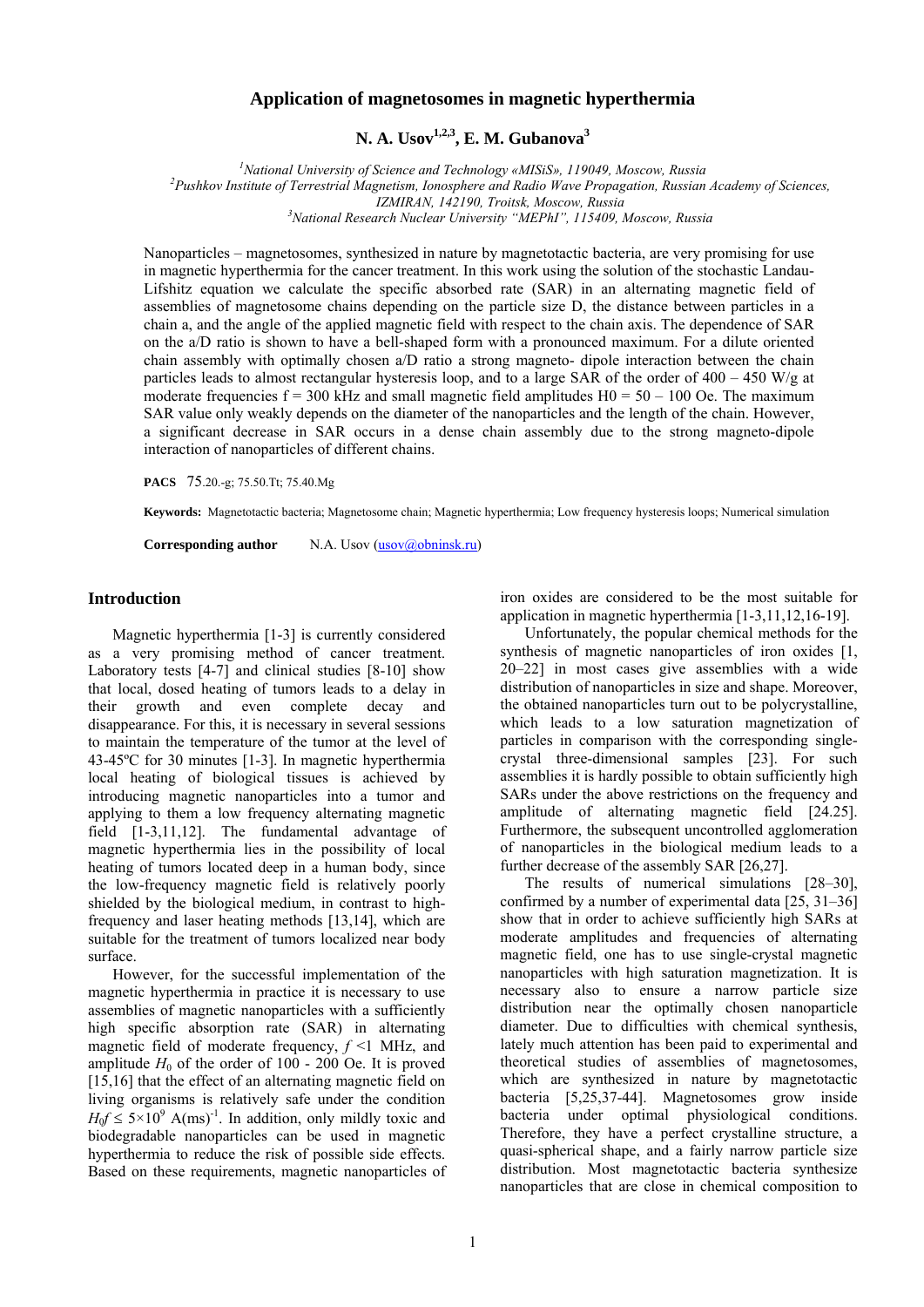high-purity maghemite, γ- Fe<sub>2</sub>O<sub>3</sub> [41] or magnetite,  $Fe<sub>3</sub>O<sub>4</sub>$ , [44].

It was shown in the pioneer work of Hergt, *et. al*. [37] that the SAR in the oriented assembly of magnetosomes reaches a very high value of 960 W/g at a frequency  $f = 410$  kHz and magnetic field amplitude  $H_0$  $= 126$  Oe. High SAR values in magnetosome assemblies were also obtained in a number of subsequent experimental studies [5, 25, 44]. It is known [37–39, 42] that various types of magnetotactic bacteria synthesize nanoparticles with different characteristic sizes, from 20 to 50 nm. In the bacteria the nanoparticles are arranged in the form of long chains consisting of 6 to 30 particles of approximately the same diameter. Existing experimental techniques make it possible to isolate magnetosomes from bacteria both in the form of single particles and in the form of chains with different numbers of nanoparticles in the chain [25, 37–42].

The behavior of the assembly of magnetosome chains in an alternating magnetic field is of great interest from a theoretical point of view. It was already emphasized earlier [45–47] that the orientation of individual nanoparticles and their chains along the applied alternating magnetic field is important to obtain appreciable SARs for magnetosome assembly. In this paper, based on the solution of the stochastic Landau – Lifshitz equation [48-51], the low-frequency hysteresis loops of assemblies of magnetosome chains extracted from magnetotactic bacteria are calculated. This theoretical approach makes it possible to take into account the complicated magnetic anisotropy of particles, the influence of thermal fluctuations of magnetic moments, and strong magnetic dipole interaction between chain particles. In this work the dependence of the assembly SAR on the particle diameter, on the length of the chains, and the distance between particles in the chain is studied in detail. We investigate also the dependence of SAR on the orientation of applied magnetic field with respect to the chain axis, as well as on the average density of the chain assembly. It is shown that with an optimal choice of magnetosome chain geometry, sufficiently high SAR values, of the order of 400 - 450 W/g, can be obtained at a frequency *f* = 300 kHz and at small and moderate field amplitudes,  $H_0 = 50 - 100$  Oe. However, it is found that the SAR of the chain assembly decreases significantly with an increase in its average density. It seems that the results obtained will be useful for the optimal choice of the geometric parameters of magnetosome chains to further increase their heating ability for successful application in magnetic hyperthermia.

## **Numerical Simulation**

Calculations of SAR of magnetosome chains were performed in this work by numerical simulation using stochastic Landau- Lifshitz equation [48-51]. The latter governs the dynamics of the unit magnetization vector  $\bar{\alpha}$ of  $i$ -th single-domain nanoparticle of the magnetosome chain

$$
\frac{\partial \alpha_i}{\partial t} = -\gamma_1 \alpha_i \times (H_{ef,i} + H_{th,i}) -
$$
  

$$
\kappa \gamma_1 \alpha_i \times (\alpha_i \times (H_{ef,i} + H_{th,i})), \quad i = 1, 2, \dots N_p. \quad (1)
$$

Here  $\gamma$  is the gyromagnetic ratio,  $\kappa$  is phenomenological damping parameter,  $\gamma_1 = \gamma(1+\kappa^2)$ ,  $\vec{H}_{e\beta}$  is the effective magnetic field,  $\vec{H}_{th,i}$  is the thermal field, and  $N_p$  is the number of nanoparticles in the chain. The effective magnetic field acting on a separate nanoparticle can be calculated as a derivative of the total chain energy

$$
\vec{H}_{ef,i} = -\frac{\partial W}{M_s V \partial \vec{\alpha}_i}.
$$
 (2)

The total magnetic energy of the chain  $W = W_a + W_z + W_{\bar{z}}$  $W_m$  is a sum of the magnetic anisotropy energy  $W_a$ , Zeeman energy  $W<sub>Z</sub>$  of the particles in applied magnetic field, and the energy of mutual magneto-dipole interaction of the particles *Wm*. Since magnetosomes released from bacteria are coated with thin non-magnetic shells, there is no direct contact between the magnetic cores of the nanoparticles. Therefore, the exchange interaction of neighboring nanoparticles in the chain can be neglected.

The magneto- crystalline anisotropy energy of magnetosomes with perfect crystalline structure is that of cubic type

$$
W_{a} = K_{c} V \sum_{i=1}^{N_{p}} \left( (\vec{\alpha}_{i} \vec{e}_{1i})^{2} (\vec{\alpha}_{i} \vec{e}_{2i})^{2} + (\vec{\alpha}_{i} \vec{e}_{1i})^{2} (\vec{\alpha}_{i} \vec{e}_{3i})^{2} + (\vec{\alpha}_{i} \vec{e}_{2i})^{2} (\vec{\alpha}_{i} \vec{e}_{3i})^{2} \right)
$$
\n(3)

where  $(e_{1i}, e_{2i}, e_{3i})$  is a set of orthogonal unit vectors that determine an orientation of *i*-th nanoparticle of the chain. It is assumed that the easy anisotropy axes of various nanoparticles in the chain are randomly oriented with respect to each other.

Zeeman energy of the chain in applied alternating magnetic field  $H_0 \sin(\omega t)$  is given by

$$
W_z = -M_s V \sum_{i=1}^{N_p} (\bar{\alpha}_i H_0 \sin(\omega t)). \tag{4}
$$

For nearly spherical uniformly magnetized nanoparticles the magnetostatic energy of the chain can be represented as the energy of the point interacting dipoles located at the particle centers *ri* within the chain. Then the energy of magneto-dipole interaction is

$$
W_m = \frac{M_s^2 V^2}{2} \sum_{i \neq j} \frac{\vec{\alpha}_i \vec{\alpha}_j - 3(\vec{\alpha}_i \vec{n}_{ij}) (\vec{\alpha}_j \vec{n}_{ij})}{\left| \vec{r}_i - \vec{r}_j \right|^3}, \quad (5)
$$

where  $n_{ij}$  is the unit vector along the line connecting the centers of *i*-th and *j*-th particles, respectively.

The thermal fields  $H_{h,i}$  acting on various nanoparticles of the chain are statistically independent, with the following statistical properties [48] of their components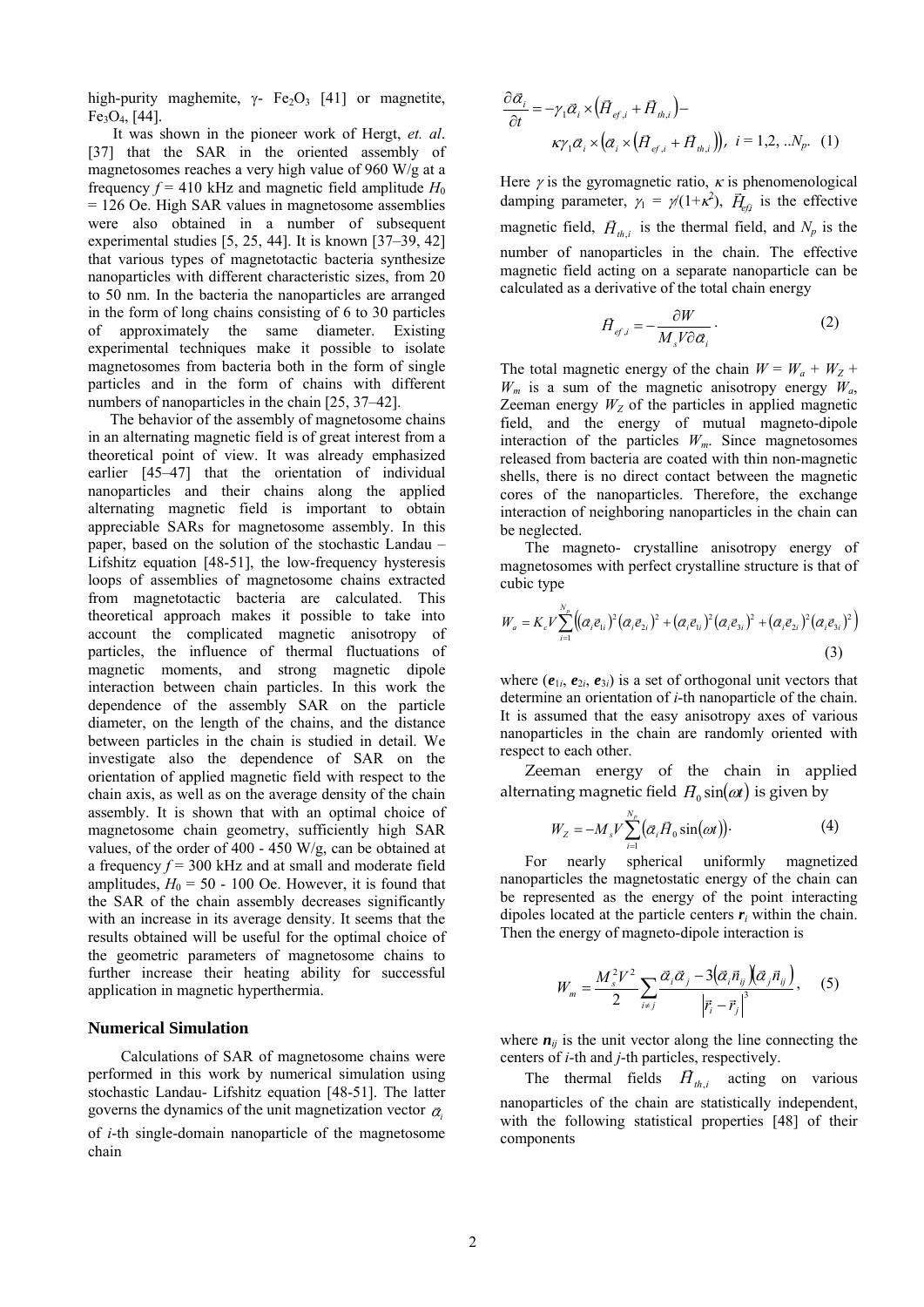$$
\langle H_{th}^{(\alpha)}(t) \rangle = 0 ;
$$
  

$$
\langle H_{th}^{(\alpha)}(t) H_{th}^{(\beta)}(t_1) \rangle = \frac{2k_B T \kappa}{\gamma M_s V} \delta_{\alpha\beta} \delta(t - t_1),
$$
  

$$
\alpha, \beta = (x, y, z).
$$
 (6)

Here  $k_B$  is the Boltzmann constant,  $\delta_{\alpha\beta}$  is the Kroneker symbol, and  $\delta(t)$  is the delta function. The numerical simulation procedure is described in details in Refs. 58, 59.

## **Results**

In this work the calculations of SAR of magnetosome chain assemblies are performed in the frequency range *f* = 250 - 350 kHz, at small and moderate amplitudes of an alternating magnetic field,  $H_0 = 50 - 150$  Oe, since the use of alternating magnetic fields of small amplitude is preferable in a medical clinic.

#### *3.1. Dilute chain assembly*

Let us consider first the properties of dilute oriented assemblies of magnetosome chains neglecting the magnetic dipole interaction between various chains. It is of considerable interest to study the dependence of the SAR of such an assembly on the nanoparticle diameter *D*, on the number of particles in the chain  $N_p$ , and on the orientation of the external magnetic field with respect to the chain axis. For completeness, the chains with different average distances *a* between the centers of the nanoparticles are considered. Note that all geometric parameters mentioned can be adopted properly during the experimental design of a chain from individual magnetosomes of approximately the same diameter [5,7,39-41]. In particular, the distance *a* between the centers of successive nanoparticles in a chain is determined by the thickness of non-magnetic shells on their surfaces. The latter protect the nanoparticles from the aggressive action of the medium. It is worth noting that since the cubic magnetic anisotropy constant of magnetite is negative,  $K_c = -10^5$  erg/cm<sup>3</sup>, the quasispherical magnetite nanoparticles have eight equivalent directions of easy anisotropy axes [52]. In the calculations performed it is assumed that the easy anisotropy axes of individual magnetosomes are randomly oriented, since it is hardly possible to make multiple easy anisotropy axes of various magnetosomes parallel when a chain is created. Saturation magnetization of the magnetosomes is assumed to be *Ms*  $= 450$  emu/cm<sup>3</sup> [25,44]. It is supposed also that magnetosome chain can not rotate as a whole being distributed in a medium with a sufficiently high viscosity.

Figure 1a shows the results of SAR calculation for dilute oriented assemblies of magnetosome chains with particles of various diameters,  $\overline{D} = 20$  - 50 nm. The number of particles in the chains is fixed at  $N_p = 30$ , alternating magnetic field frequency  $f = 300$  kHz, field amplitude  $H_0 = 50$  Oe. The alternating magnetic field is applied parallel to the chain axis, the easy anisotropy axes of various particles in the chain are randomly oriented. The calculation results are averaged over a sufficiently large number of independent chain realizations,  $N_{exp} = 40 - 60$ . The temperature of the system is  $T = 300$ °K.



Figure 1. a) Dependence of assembly SAR on the reduced distance *a*/*D* between the particle centers for chains with various particle diameters. b) Evolution of the shape of the low-frequency hysteresis loop for chains of particles with diameter  $D = 30$  nm for various reduced distances: 1)  $a/D =$ 1.7, 2)  $a/D = 1.85$ , 3)  $a/D = 2.4$ , 4)  $a/D = 3.0$ .

the maximum SAR values are given by  $440$ ,  $444$ ,  $454$ , and 409 W/g, respectively. As Figure 1a shows, in all cases considered there is a significant dependence of SAR on the reduced distance *a*/*D* between the centers of the particles of the chain. The assembly SAR reaches a maximum at the ratios  $a/D =$ 1.5, 1.85, 2.2, and 3.6 for particles with diameters  $D =$ 20, 30, 40, and 50 nm, respectively. The SAR decreases sharply after reaching the maximum. It is interesting to note that the SAR at the maximum only weakly depends on the particle diameter. Indeed, according to Figure 1a for particles with diameters  $D = 20$ , 30, 40, and 50 nm,

Figure 1b shows the evolution of the low frequency hysteresis loops of a dilute chain assembly with nanoparticle diameter  $D = 30$  nm as a function of the reduced distance *a*/*D* between the nanoparticle centers. It is known [28, 29] that the SAR of an assembly of magnetic nanoparticles is proportional to the area of the low frequency hysteresis loop. From Figure 1b it can be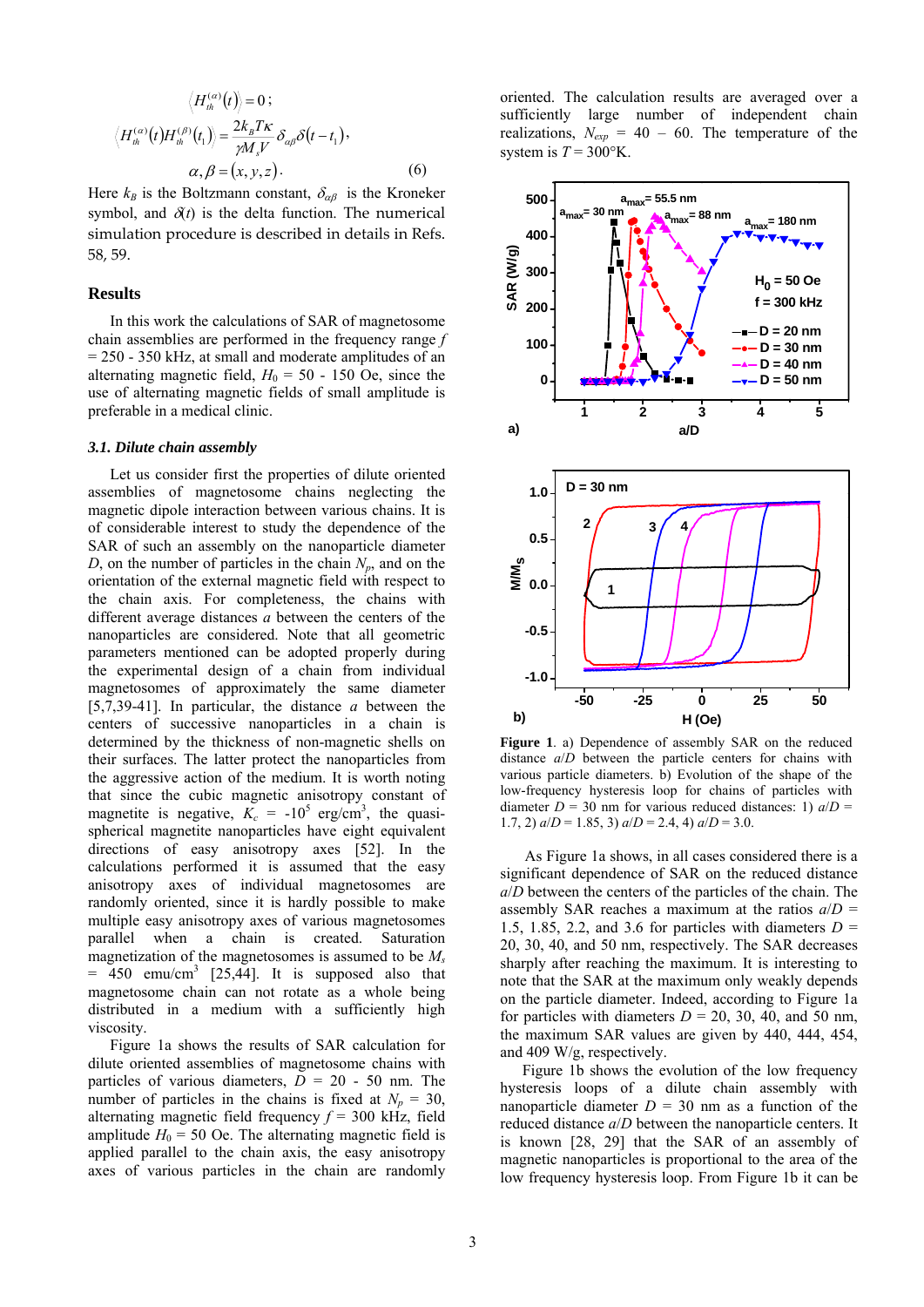seen that in accordance with Figure 1a the maximum area of the hysteresis loop for particles with diameter *D*  $= 30$  nm corresponds to the reduced distance  $a/D = 1.85$ .



amplitudes of alternating magnetic field: 1)  $H_0 = 50$  Oe, 2)  $H_0$  $= 100$  Oe, 3)  $H_0 = 150$  Oe. **Figure 2**. a) Frequency dependence of SAR for assembly of magnetosome chains with particle diameter  $D = 30$  nm in an alternating magnetic field with an amplitude  $H_0 = 50$  Oe. b) Dependence of SAR on the distance *a* between the particle centers for particles with diameter  $D = 20$  nm for various

It is interesting to note that the position of the SAR maximum is practically independent on the frequency. For example, according to Figure 2a for the case of particles with diameter  $D = 30$  nm the SAR maximum corresponds to the ratio  $a/D \approx 1.8$  in the frequency range  $f = 250 - 350$  kHz. At the same time, as Figure 2b shows, the position of the maximum and the SAR value at the maximum substantially depend on the amplitude of the alternating magnetic field. Therefore, the choice of the optimal *a*/*D* ratio for a magnetosome chain should be consistent with the given value of  $H_0$ . With increasing  $H_0$ the maximum of the assembly SAR grows, and the position of the maximum falls at a shorter distance between the particles of the chain. Indeed, in Figure 2b the maximum values of  $SAR = 440.1$ , 854.6, and 1281.0 W/g are observed at  $a/D = 1.5$ , 1.35, and 1.2 for the magnetic field amplitudes  $H_0 = 50$ , 100, and 150 Oe, respectively. In general, as Figures 1 and 2 show, for a dilute oriented assembly of magnetosome chains with an

alternating magnetic field with a relatively small amplitude  $H_0 = 50$  Oe. optimal choice of the *a*/*D* ratio one can obtain rather high SAR values, of the order of 400 - 450 W/g already in an

field,  $H_0 = 50$  Oe. On the contrary, the transverse field components turn out to be The significant dependence of the assembly SAR on the *a*/*D* ratio, and on the amplitude of the ac magnetic field  $H_0$ , shown in Figures 1a and 2b, is explained by the influence of a strong interacting field  $H_d$  acting between closely located particles of the chain. Figure 3a shows the instantaneous distribution of interacting fields for an individual chain consisting of 30 nanoparticles of diameter  $D = 20$  nm at a time when the alternating magnetic field is close to zero. The *Z* axis is assumed to be parallel to the axis of the chain, the amplitude and frequency of the alternating magnetic field are  $H_0 = 50$ Oe, and *f* = 300 kHz, respectively. As Figure 3a shows, in the central part of the chain, due to the summation of the magnetic fields of individual nanoparticles, the longitudinal component of the interacting field reaches sufficiently large values,  $H_{dz} = 250$  Oe, significantly exceeding the amplitude of the alternating magnetic



different diameters,  $D = 20-40$  nm, assuming the optimal **Figure 3**. a) Distribution of the components of the interaction field depending on the position of the nanoparticle in the chain. b) Dependence of the SAR of a dilute chain assembly on the number of particles  $N_p$  in the chains with particles of ratios *a*/*D* for various chains.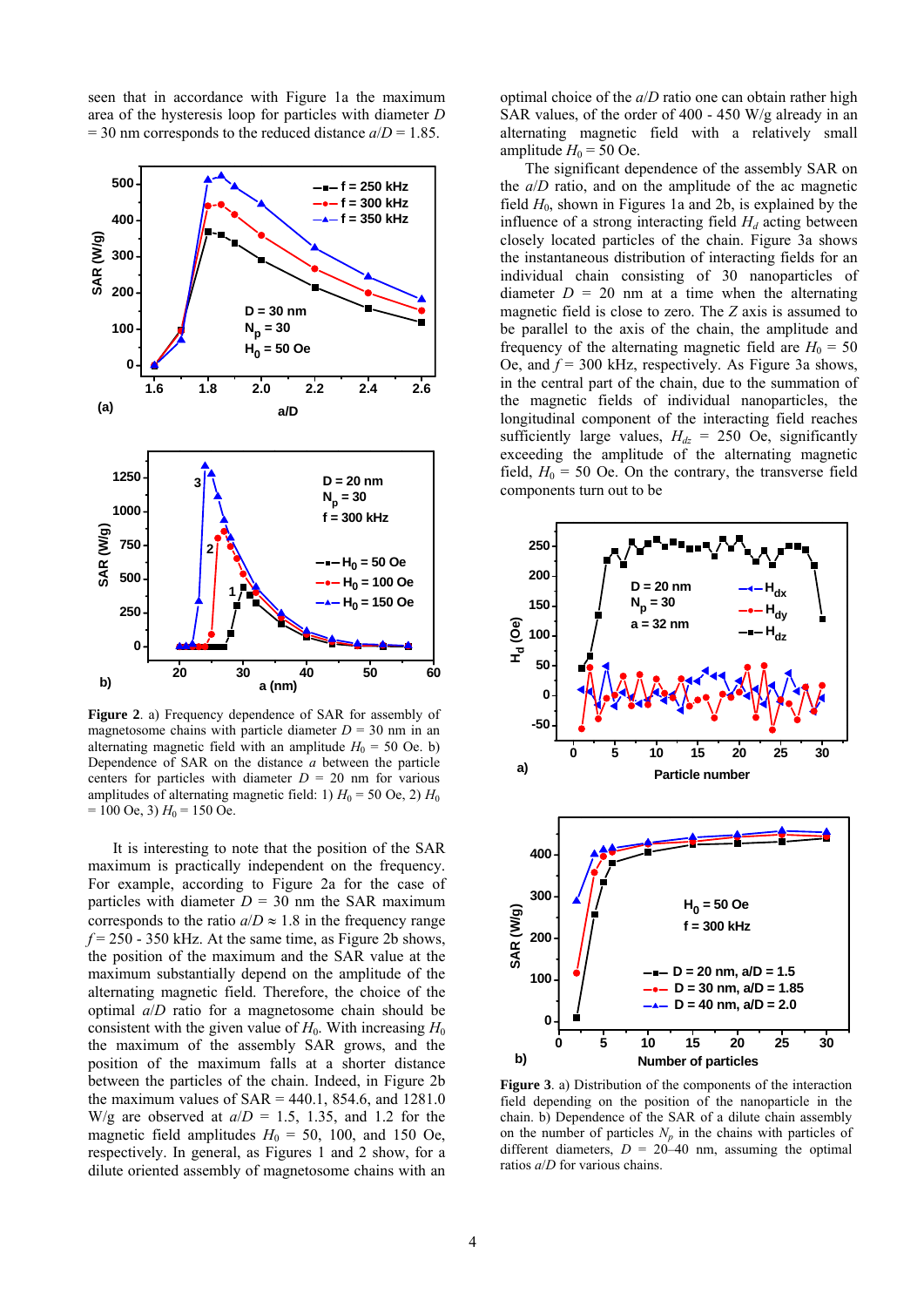relatively small  $|H_{dx}|$ ,  $|H_{dy}| < 50$  Oe. Obviously, the irregular distribution of the interacting field on individual particles, shown in Figure 3a is associated with a random orie ntation of the easy anisotropy axes of individual nanoparticles.

amplitude  $H_0$  tends to zero. As a result, the ability of the ass embly to absorb the energy of an alternating magnetic As Figure 3a shows the interacting field is greatly reduced at the chain ends. Therefore, the magnetization switching field  $H<sub>sf</sub>$  of the chain is determined by the conditions near its ends. Calculations show that for  $H_{sf}$ *H*0 the chain magnetization reverses as a whole in a process similar to the giant Barkhausen jump in iron-rich amorphous ferromagnetic microwires [53]. The switching field  $H<sub>sf</sub>$  of the chain increases with decreasing average distance between the particles in the chain, since the intensity of the magnetic dipole interaction increases if neighboring nanoparticles are located closer to each other. When the distance between the particle centers decreases, the switching field of the chain can reach values exceeding the amplitude of alternating magnetic field,  $H_{sf} > H_0$ . Under this condition the magnetization reversal of the chain is impossible. As Figure 1b shows, when the reduced distance between the particle centers decreases from  $a/D = 1.85$  to  $a/D = 1.7$ , the area of the assembly hysteresis loop reduces sharply. This leads to a sharp drop in the SAR of the corresponding assembly in Figure 1a. However, the drop in the hysteresis loop area in Figure 1b does not occur immediately to zero, due to fluctuations in the switching fields  $H<sub>sf</sub>$  of individual chains of the assembly. As a result, even at  $a/D = 1.7$ some of the assembly chains are still able to reverse their magnetizations in applied magnetic field. This, however, leads to a sharp narrowing of the vertical size of the low frequency hysteresis loop of the whole assembly. With further decrease of the *a*/*D* ratio the fraction of chains capable of magnetization reversal at given magnetic field field disappears.

smaller reduced distances  $a/D$ . This leads to a shift in the pos itions of the SAR maximum to smaller reduced Similar considerations explain the behavior of the assembly SAR as a function of the alternating magnetic field amplitude. As Figure 2b shows, with an increase in  $H_0$  the magnetization reversal of the chain is possible at distances and to increase in the maximum SAR values.

On the other hand, for ratios larger than optimal,  $a/D$  >  $(a/D)_0$ , the width of the assembly hysteresis loop is It is important to note the characteristic change of the shape of the low frequency hysteresis loop of a dilute magnetosome assembly as a function of *a*/*D* ratio. As Figure 1b shows, the hysteresis loop is nearly rectangular and has maximal area for optimal ratio  $(a/D)_0$ . For ratios smaller than optimal,  $a/D \leq (a/D)_0$ , the vertical size of the hysteresis loop is considerably decreased,  $M/M_s < 1$ . reduced,  $2H_{max}$  <  $2H_0$ .

easy anisotropy axes of individual nanoparticles and the For an infinite periodic chain of single-domain nanoparticles with uniaxial magnetic anisotropy, the switching field for magnetization reversal was analytically determined by Aharoni [54]. However, in the present case an analytical consideration is hardly possible due to the randomness in the orientation of the

influence of thermal fluctuations of the particle magnetic moments at a finite temperature.

in the range  $N_p \leq 4 - 5$ . However, with further increase in the chain length the SARs of the assemblies change slowly. It is interesting to note that the effect of sharp variation of the SAR of a dilute assembly of magnetosome chains as a function of the *a*/*D* ratio only slightly depends on the number of particles in the chains, provided that it exceeds the value of the order of  $N_p = 4$ -6. For example, Figure 3b shows the dependences of SAR on the number of particles,  $N_p = 2-30$ , in the chain assemblies with particles of various diameters,  $D = 20$  – 40 nm. The calculations presented in Figure 3b are performed at optimal ratios  $a/D = 1.5$ , 1.85, and 2.2 for particles with diameters  $D = 20$ , 30, and 40 nm, respectively. These optimal *a*/*D* values were determined previously at frequency  $f = 300$  kHz and amplitude  $H_0 =$ 50 Oe. According to Figure 3b, regardless of the nanoparticle diameter, a sharp increase in SAR as a function of the number of particles in the chains occurs



**Figure 4.** a) Dependence of the assembly SAR on the angle of alternating magnetic field with respect to the chain axis for assemblies of particles of different diameters. b) The evolution of low frequency hysteresis loops for assembly of particles with diameter  $D = 30$  nm for different directions of applied magnetic field with respect to the common chain axis: 1)  $\theta$  = 0, 2)  $\theta = 40^{\circ}$ , 3)  $\theta = 60^{\circ}$ , 4)  $\theta = 80^{\circ}$ .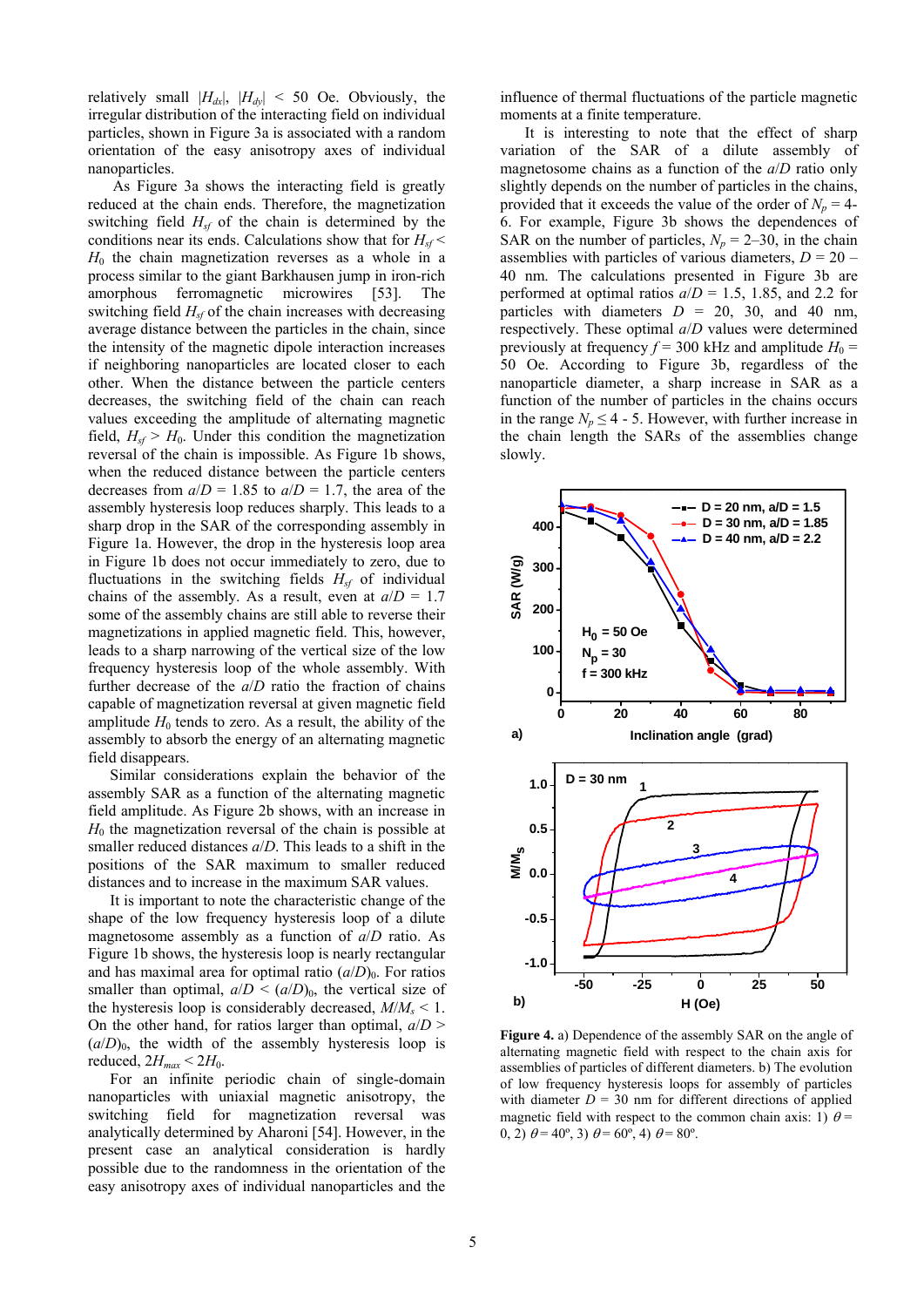Let us consider now the dependence of the SAR of a dilute oriented chain assembly on the angle  $\theta$  of alternating magnetic field with respect to the chain axis. The calculations presented in Figure 4 are carried out at frequency  $f = 300$  kHz and magnetic field amplitude  $H_0$  $= 50$  Oe, the number of particles in the chains being  $N_p =$ 30. The reduced distances between the centers of neighboring nanoparticles in the chains are chosen optimal, so that  $a/D = 1.5$ , 1.85, and 2.2 for particles with diameters  $D = 20$ , 30, and 40 nm, respectively.

 As Figure 4a shows, the maximum SAR value is achieved when the alternating magnetic field is parallel to the chain axis,  $\theta = 0$ . It is remarkable, however, that in a rather wide range of angles,  $\theta \leq 30$  - 40°, the SAR of the assembly varies slightly. Only for angles  $\theta$  > 50° the assembly SAR drops sharply, so that for magnetic field directed perpendicular to the chain axis the assembly SAR is close to zero. Figure 4b shows the evolution of the low frequency hysteresis loops for an assembly of nanoparticles with a diameter of  $D = 30$  nm as a function of  $\theta$ . In accordance with Figure 4a, the hysteresis loop of the maximum area corresponds to the angle  $\theta = 0$ , and for angles  $\theta \ge 60^{\circ}$  the hysteresis loop area tends to zero.

random deviations of the particle positions from the straight line do not significantly affect the low frequency hysteresis loops averaged over a representative assembly of m agnetosome chains. The fact that the angular dependence of assembly SAR turns out to be rather slow in the range of angles  $\theta$  $\leq 30 - 40^{\circ}$  means that the results presented in Figures 1-3 are approximately true for dilute partially oriented assemblies of magnetosome chains. Our calculations also show that a small variation in particle diameters within the same chain, random variations in the distances between the centers of particles in the chain, and small

#### *3.2. Interaction of magnetosome chains*

Figure 1a for a dilute assembly of individual chains with the same nanoparticle diameter. The frequency and amplitude of the alternating magnetic field are  $f = 300$ In this section the results obtained above are generalized to the case of dilute assembly of clusters of magnetosome chains of various densities. Inside the cluster due to the close arrangement of the chains the magnetic dipole interaction of nanoparticles of various chains should be taken into account. Figure 5a shows the results of calculating the low frequency hysteresis loops of an assembly of oriented cylindrical clusters with an overall diameter  $D_{cl}$  = 280 nm, and a height  $L_{cl}$  = 480 nm. The axis of the chains is parallel to the axis of the cylinder, but the positions of the chains in the cluster are distributed randomly, as shown schematically in Figure 5b. The alternating magnetic field is applied along the chain axis. In the calculations performed it is assumed that the centers of the nanoparticles in the chains are located at an optimal distance, *a* = 2.2*D*, for nanoparticles with diameter  $D = 40$  nm. This allows one to compare the numerical results with the data shown in kHz and  $H_0$  = 50 Oe, respectively.

 $280$  nm varied from 4 to 10. In this manner we can In the illustrative calculations performed, the number of particles in the chains is fixed at  $N_p = 6$ , but the number of chains  $N_{ch}$  in a cluster of given diameter  $D_{cl}$  = change the total number of nanoparticles in the cluster,  $N_pN_{ch}$ , as well as the cluster filling density,  $\eta$  =  $N_pN_{ch}V/V_{ch}$ , where  $V = \pi D^3/6$  is the volume of the nanoparticle,  $V_{cl} = \pi D_{cl}^2 L_{cl} / 4$  being the volume of the cylindrical cluster. SAR calculations of dilute assemblies of clusters with different numbers of chains *Nch* are averaged over a sufficiently large number of independent realizations of random clusters,  $N_{exp} = 40 - 60$ .



Figure 5. a) Low-frequency hysteresis loops of dilute assemblies of cylindrical clus ters of interacting chains of n anoparticles depending on the number of chains located inside the cluster: 1)  $N_{ch} = 4$ , 2)  $N_{ch} = 6$ , 3)  $N_{ch} = 8$ , 4)  $N_{ch} =$ 10. b) The model of random oriented cluster of magnetosome chains used in the calculations.

As Figure 5a shows, due to an increase in the intensity of the magnetic dipole interaction inside the clusters, the area of the assembly hysteresis loop rapidly decreases with an increase in the cluster filling density. The cluster filling density increases as  $\eta = 0.027, 0.041$ , 0.054, and 0.068 for the clusters of the given size with the number of chains within the cluster  $N_{ch} = 4, 6, 8,$  and 10, respectively. It is found that with increase in the cluster filling density, the SAR of the assembly of clusters rapidly decreases as follows: SAR = 270.9,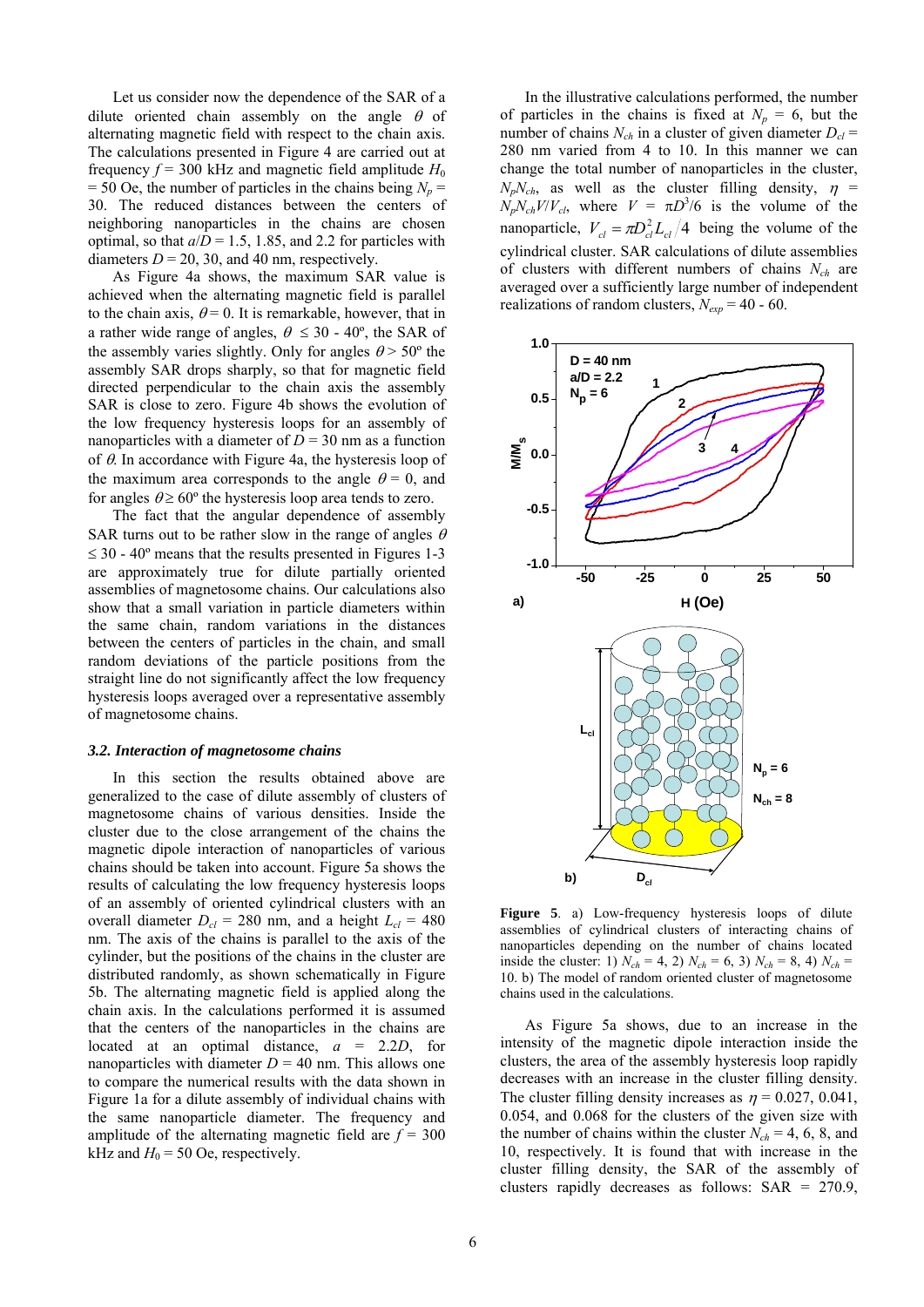145.5, 98.2, and 62.5 W/g. It should be noted that for a dilute assembly of non-interacting chains (see Figure 1a) with the same chain geometry, frequency and amplitude of the alternating magnetic field, the SAR of the assembly at maximum reaches the value 454 W/g for the particles with optimal ratio  $a/D = 2.2$ . Thus, a significant drop in the SAR assembly due to the magnetic dipole inte raction of individual chains must be taken into account when analyzing experimental data.

## **Discussion**

measured  $[25,37,40,41,44]$  in an alternating magnetic As emphasized above, the properties of magnetosome assemblies are currently being actively studied for application in biomedicine [7,25,37-47]. In particular, SARs of magnetosome assemblies are field under various conditions. In addition, assemblies of magnetosome chains are used in laboratory experiments [7,38,39,41] for the successful treatment of glioblastoma in mice using magnetic hyperthermia.

to be somewhat lower,  $SAR = 635$  W/g, since in a medium with increased viscosity Brownian contribution Low-frequency hysteresis loops of dilute assemblies of isolated magnetosomes with an average diameter  $D =$  $45 \pm 6$  nm were measured [25] at selected frequencies of 75 kHz, 149 kHz, 302 kHz and 532 kHz, in the range of magnetic fields up to 570 Oe. The measurements were carried out for magnetosome assemblies distributed in water, and in agarose gel with an increased viscosity. It was shown that in both cases the SAR of the assemblies almost linearly depend on the alternating field frequency. For the assembly of magnetosomes dispersed in water, a very high value of  $SAR = 880$  W/g was obtained at a frequency  $f = 200$  kHz and magnetic field amplitude  $H_0$ = 310 Oe. In agarose gel the SAR of the assembly at the same frequency and magnetic field amplitude turns out to SAR is significantly reduced. These data are in agreement with the high SAR values obtained previously for magnetosome assemblies by Hergt *et. al*. [37].

 Recently [44] very large SARs were obtained by the same authors for assemblies of "whole" magnetotactic bacteria distributed in water. The importance of the orientation of the chains of magnetosomes located inside the bacteria in the direction of alternating magnetic field has been emphasized again. Since the chains of magnetosomes are located inside bacteria with sizes 2 – 5 by 0.5 μm, they turn out to be efficiently separated by organic material. This reduces the intensity of the magneto-dipole interaction of nanoparticles belonging to different chains. It is shown [44] that the heating efficiency of oriented assembly of magnetotactic bacteria is appreciably higher than the one obtained [25] for the assembly of isolated magnetosomes. Actually, the SAR of the assembly of magnetotactic bacteria measured by means of AC magnetometry reaches the huge value of 2400 W/g at frequency  $f = 300$  kHz and magnetic field amplitude  $H_0 = 380$  Oe. Nevertheless, it seems hardly possible to uniformly distribute and correctly orient within the tumor large bacteria of 2-5 μm in length. This can probably be done much easier using short chains of magnetosomes having 4 - 6 nanoparticles in length. For

140 nm. In addition, when working with chains created from individual magnetosomes, it becomes possible to example, the optimal length of a chain consisting of 5 nanoparticles with diameter  $D = 20$  nm is given by only optimize the geometry of the chains, that is, to ensure the optimal *a*/*D* ratio, matching it with the applied value of *H*<sub>0</sub>.

magnetosome chains within the tumor, one obtains the In this regard, a technique for working with magnetosomes developed by E. Alphandery with coworkers [7,38–41] seems to be promising. They removed most of the organic materials, including endotoxins, from magnetosomes extracted from magnetotactic bacteria. The nanoparticles are then stabilized with different biodegradable and biocompatible coating agents of various thickness, such as poly-L-lysine, oleic acid, citric acid, or carboxy-methyl-dextran [40]. Then, individual magnetosomes coated with these shells are assembled into chains with a small number of particles,  $N_p = 4 - 6$ , and introduced into the tumor for magnetic hyperthermia. A typical concentration of magnetic nanoparticles introduced into a tumor is given by 25 μg in iron of nanoparticles per  $mm<sup>3</sup>$  of tumor  $[7,40,41]$ . Taking into account the density of magnetosomes around  $5 \text{ g/cm}^3$ , and assuming nearly uniform distribution of the average density of the assembly  $n = 0.005$ . Such chain assembly can be considered quite diluted, so that the results obtained in Section 3.1 above can be applied for the theoretical estimation of the assembly SAR.

the optimal value for the amplitudes of the alternating magnetic field used. Similarly, magnetosomes with an However, Le Fèvre *et. al.* [41] obtained rather small SAR values for the assembly of the magnetosome chains studied, only 40 W/ $g_{Fe}$  at frequency  $f = 198$  kHz. As a result, in order to obtain the required tumor temperature of 43-46° C, it was necessary to use rather large amplitudes of the alternating magnetic field,  $H_0 = 110$  -310 Oe. Similarly, only relatively small values of SAR = 89 - 196 W/ $g_{Fe}$  were obtained in Ref. 40 at frequency  $f =$ 198 kHz at sufficiently large magnetic field amplitudes,  $H_0$  = 340 - 470 Oe. This may indicate that the geometric structure of the magnetosome chains, in particular, the *a*/*D* ratio, was not optimal in these experiments. Indeed, the individual magnetosomes used [41] to construct the magnetosome chains were covered by rather thin poly-Llysine shells with a thickness of *t* = 4 - 17 nm. Therefore, for a significant fraction of the magnetosome chains with an average particle diameter  $D = 40.5 \pm 8.5$  nm, the ratio  $a/D = 1 + 2t/D \approx 1.2 - 1.6$  may turn out to be far from average diameter  $D = 40-50$  nm were covered with shells of various chemical compositions [40], but of sufficiently small thickness,  $t = 2 - 6$  nm.

 Another reason for the small SAR values observed in experiments [40, 41] may be associated with the formation of dense clusters of magnetosome chains inside the tumor. As shown in Section 3.2, in dense cluster of magnetosome chains a significant decrease in SAR occurs due to the strong magneto-dipole interaction of nanoparticles of different chains. Finally, as shown in Section 3.1, the unfavorable orientation of the chains with respect to the direction of applied magnetic field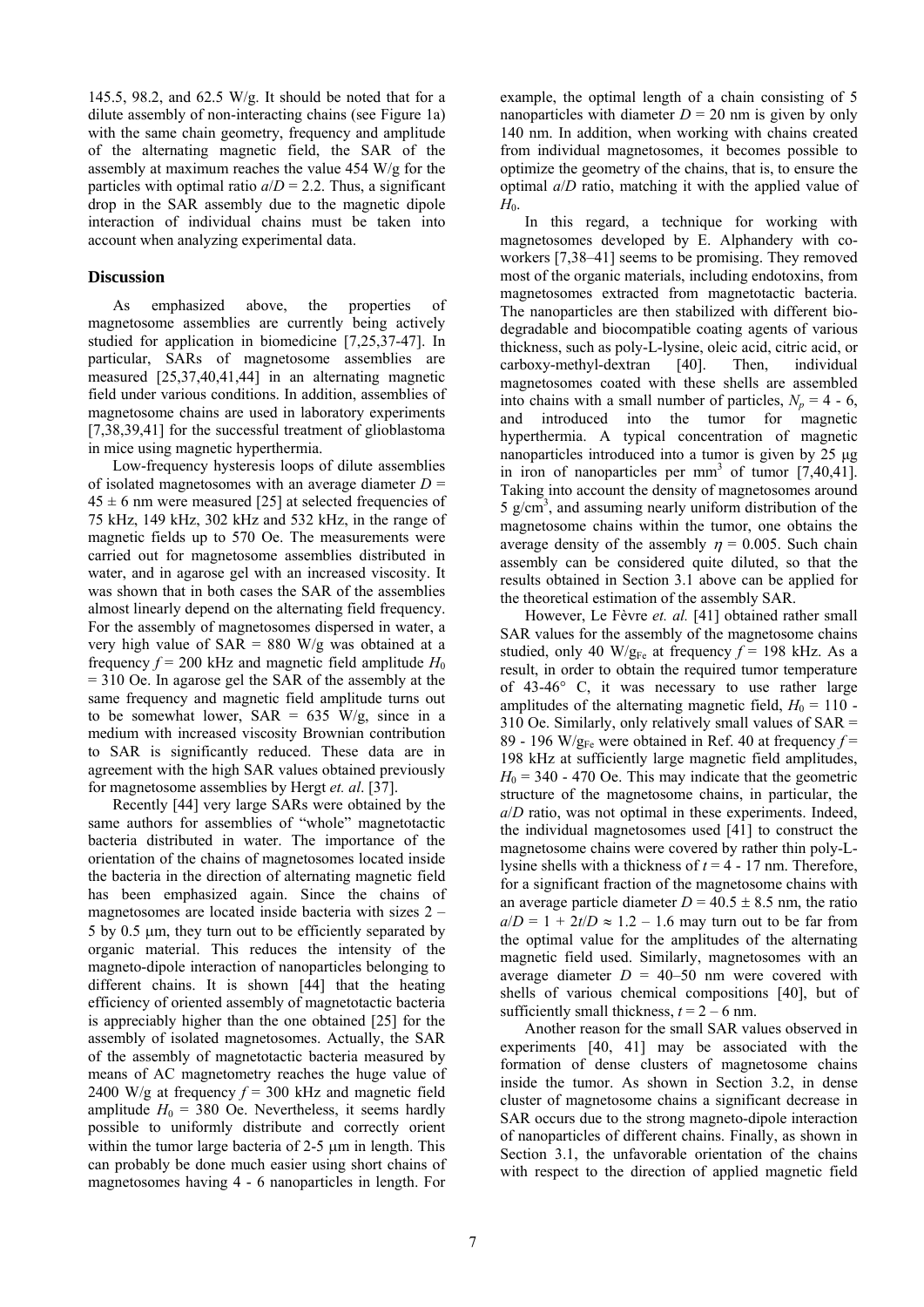can also cause a significant drop in the assembly SAR. In this regard, it would be interesting to check the possible effect of a strong magnetic field of a Neodymium magnet on the orientation of short magnetosome chains  $(N_p = 4-1)$ 6) within a tumor. A constant magnetic field can be temporarily applied during the procedure of introducing mag netosome chains into a tumor to provide correct chain orientation.

## **Conclusions**

Thus, the strong magneto-dipole inte raction between the nanoparticles, generally It is now widely accepted [1-3] that for use in magnetic hyperthermia it is extremely important to ensure a high quality of magnetic nanoparticles. For dilute assemblies of single-domain magnetic nanoparticles with perfect crystalline structure, nanoparticles with perfect crystalline structure, sufficiently high saturation magnetization and narrow particle size distribution, sufficiently high SAR can be obtained [25, 31–35] at moderate frequencies and amplitudes of an alternating magnetic field satisfying Brezovich [15] or Hergt *et. al*. criteria [16]. These experimental results are in satisfactory agreement with the earlier theoretical estimates [28,29]. However, in many experimental studies it was found  $[26,27,55-57]$ that when an assembly of magnetic nanoparticles is introduced into a tumor, uncontrolled agglomeration of nanoparticles occurs with the formation of dense clusters of nanoparticles of various geometric structures. As a result, the SAR of the assembly significantly decreases [26,27,55] due to the influence of a strong magnetic dipole interaction between the nanoparticles of the cluster. Recent theoretical calculations show [58-59] that with an increase in the average density of a nanoparticle assembly in the range  $\eta = 0.01 - 0.35$ , the maximum SAR of the assembly of nanoparticles with different types of magnetic anisotropy decreases by about 5–6 times, compared with the SAR of dilute assembly of the same nanoparticles. speaking, negatively affects the ability of the assembly to absorb the energy of alternating magnetic field [1,26,27,58,59].

axis [44–47]. In this case the intense magnetic dipole An important exception to this rule is a dilute oriented assembly of magnetosome chains in an alternating magnetic field applied parallel to the chain

⎯⎯⎯⎯⎯⎯⎯⎯⎯⎯⎯⎯⎯⎯⎯⎯⎯

in the SAR of a dilute assembly of chains in comparison with the interaction between the nanoparticles of the chain plays a positive role. Due to the influence of mutual magneto dipole interaction within the chain, the magnetic moments of magnetically soft iron oxide nanoparticles are oriented approximately along the chain axis. In addition, the magnetization reversal of the chain in a magnetic field parallel to its axis occurs in a process similar to the giant Barkhausen jump [53]. As a result, the shape of the low-frequency hysteresis loop becomes nearly rectangular, which leads to a significant increase corresponding assembly of isolated magnetosomes [44]

due to increase in the intensity of magneto  $-$  dipole interaction between the nanoparticles belonging to In this paper this effect is studied in detail using numerical modeling by solving the stochastic Landau - Lifshitz equation for assemblies of magnetosome chains of various geometries. In addition to the results of previous studies [45–47], attention is paid to the correct selection of the geometric parameters of the chain, namely, the reduced distance *a*/*D* between the centers of the particles of the chain, consistent with the used value of the magnetic field amplitude  $H_0$ . It is shown that assemblies of magnetosome chains of different lengths have comparable SAR values, provided that the number of particles in the chain exceeds  $N_p = 4-5$ . However, the SAR of oriented chain assembly significantly decreases for large angles  $\theta$  > 50° of the magnetic field direction with respect to chain axis. In addition, the SAR of the oriented assembly of magnetosome chains also decreases rapidly with increasing average density of the assembly various chains.

# **Acknowledgment**

of the Russian Federation in the framework of Increase Competitiveness Program of NUST «MISIS», contract № K2-2019-012. The authors gratefully acknowledge the financial support of the Ministry of Higher Education and Science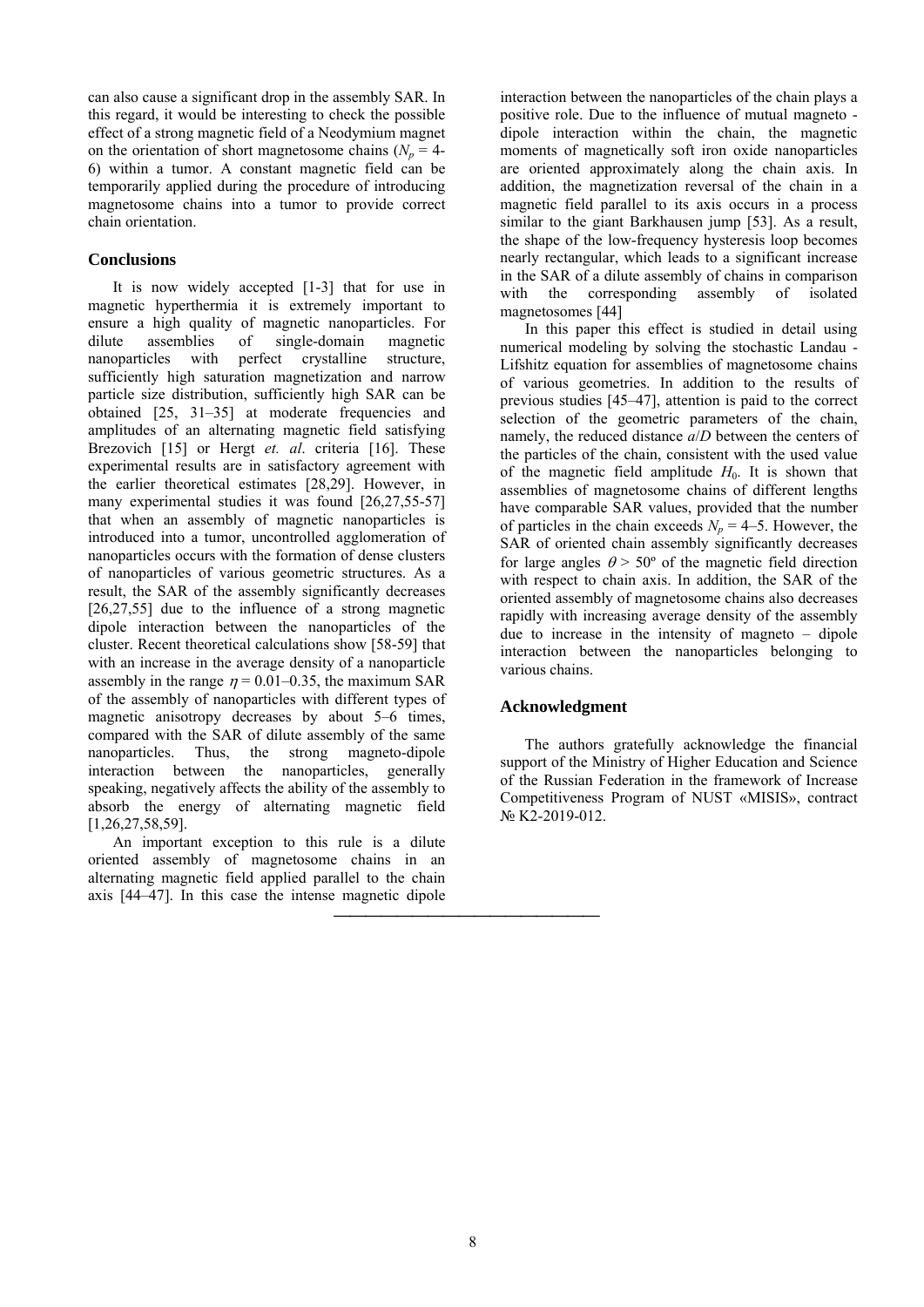## **References**

1. Périgo, E.A.; Hemery, G.; Sandre, O.; Ortega, D.; Garaio, E.; Plazaola, F.; Teran, F. J. Fundamentals and Advances in Magnetic Hyperthermia. *Appl. Phys. Rev.* **2015**, *2*, 041302, doi:10.1063/1.4935688.

2. Blanco-Andujar, C.; Teran, F.J.; Ortega, D. Current Outlook and Perspectives on Nanoparticle-Mediated Magnetic Hyperthermia. In *Iron Oxide Nanoparticles for Biomedical Applications,* Mahmoudi, M., Laurent, S., Eds.; Elsevier: Amsterdam, Netherlands, 2018; pp. 197–245, doi:10.1016/B978-0-08-101925-2.00007-3.

3. Mahmoudi, K.; Bouras, A.; Bozec, D.; Ivkov, R.; Hadjipanayis, C. Magnetic hyperthermia therapy for the treatment of glioblastoma: a review of the therapy's history, efficacy and application in humans. *Int. J. Hyperthermia* **2018**, *34*, 1316– 1328, doi:10.1080/02656736.2018.1430867.

4. Ito, A.; Tanaka, K.; Kondo, K.; Shinkai, M.; Honda, H.; Matsumoto, K.; Saida, T.; Kobayashi, T. Tumor regression by combined immunotherapy and hyperthermia using magnetic nanoparticles in an experimental subcutaneous murine melanoma. *Cancer Sci.* **2003**, *94*, 308–13, doi:10.1111/j.1349-7006.2003.tb01438.x.

5. Alphandéry, E.; Faure, S.; Seksek, O.; Guyot, F.; Chebbi, I. Chains of magnetosomes extracted from AMB 1 magnetotactic bacteria for application in alternative magnetic field cancer therapy. *ACS Nano* **2011**, *5*, 6279–6296, doi:10.1021/nn201290k.

6. Kobayashi, T. Cancer hyperthermia using magnetic nanoparticles. *Biotechnol. J*. **2011**, *6*, 1342–1347, doi:10.1002/biot.201100045.

7. Alphandéry, E.; Idbaih, A.; Adam, C.; Delattre, J.-Y.; Schmitt, C.; Guyot, F.; Chebbi, I. Development of non-pyrogenic magnetosome minerals coated with poly-l-lysine leading to full disappearance of intracranial U87-Luc glioblastoma in 100% of treated mice using magnetic hyperthermia. *Biomaterial*s **2017**, *141*, 210–222, doi:10.1016/j.biomaterials.2017.06.026.

8. Johannsen, M.; Gneveckow, U.; Eckelt, L.; Feussner, A.; Waldofner, N.; Scholz, R.; Deger, S.; Wust, P.; Loening, S.A.; Jordan, A. Clinical hyperthermia of prostate cancer using magnetic nanoparticles: presentation of a new interstitial technique. *Int. J. Hyperthermia* **2005**, *21*, 637–47, doi:10.1080/02656730500158360.

9. van Landeghem, F.K.; Maier-Hauff, K.; Jordan, A.; Hoffmann, K.T.; Gneveckow, U.; Scholz, R.; Thiesen, B.; Brück, W.; von Deimling, A. Post-mortem studies in glioblastoma patients treated with thermotherapy using magnetic nanoparticles. *Biomaterials* **2009**, *30*, 52–57, doi:10.1016/j.biomaterials.2008.09.044.

10. Matsumine, A.; Takegami, K.; Asanuma, K.; Matsubara, T.; Nakamura, T.; Uchida, A.; Sudo, A. A novel hyperthermia treatment for bone metastases using magnetic materials. *Int J Clin Oncol.* **2011**, *16*, 101–108, doi:10.1007/s10147-011- 0217-3.

11. Pankhurst, Q.A.; Thanh, N.T.K.; Jones, S.K.; Dobson, J. Progress in applications of magnetic nanoparticles in biomedicine. *J. Phys. D: Appl. Phys.* **2009**, *42*, 224001, doi:10.1088/0022-3727/42/22/220301.

12. Dutz, S.; Hergt, R.; Magnetic nanoparticle heating and heat transfer on a microscale: Basic principles, realities and physical limitations of hyperthermia for tumour therapy. *Int. J. Hyperthermia* **2013**, *29***,** 790–800, doi:10.3109/02656736.2013.822993.

13. El-Sayed, I.H.; Huang, X.; El-Sayed, M.A. Selective laser photo-thermal therapy of epithelial carcinoma using anti-EGFR antibody conjugated gold nanoparticles. *Cancer Lett*. **2006**, *239*, 129–135, doi:10.1016/j.canlet.2005.07.035.

Pellegrino, T.; Liz-Marzán L.M.; et al. Magnetic (hyper)thermia or photo-thermia? Progressive comparison of iron oxide doi:10.1002/adfm.201803660. 14. Espinosa, A.; Kolosnjaj-Tabi, J.; Abou-Hassan, A.; Sangnier, A.P.; Curcio, A.; Silva, A.K.A.; Di Corato, R.; Neveu, S.; and gold nanoparticles heating in water, in cells, and in vivo. *Advanced Functional Materials*, **2018**, *28*, 1803660,

15. Brezovich, I.A. Low frequency hyperthermia: Capacitive and ferromagnetic thermoseed methods. *Med. Phys. Monogr*. **1988**, *16*, 82–111.

16. Hergt, R.; Dutz, S.; Müller, R.; Zeisberger, M. Magnetic Particle Hyperthermia: Nanoparticle Magnetism and Materials Development for Cancer Therapy. *J. Phys. Condens. Matter* **2006**, *18*, S2919–S2934, doi:10.1088/0953-8984/18/38/S26.

17. Reddy, L.H.; Arias, J.L.; Nicolas, J.; Couvreur, P. Magnetic Nanoparticles: Design and Characterization, Toxicity and Biocompatibility, Pharmaceutical and Biomedical Applications. *Chemical Reviews* **2012**, *112 (11)*, 5818–78, doi:10.1021/cr300068p.

18. Silva, A.K.A.; Espinosa, A.; Kolosnjaj-Tabi, J.; Wilhelm, C.; Gazeau, F. Medical applications of iron oxide nanoparticles. In *Iron Oxides: From Nature to Applications,* Faivre D., Ed.; Wiley-VCH: Weinheim, Germany, 2016; pp. 425 – 471, doi:10.1002/9783527691395.ch18.

19. Kolosnjaj-Tabi, J.; Lartigue, L.; Javed, Y.; Luciani, N.; Pellegrino, T.; Wilhelm, C.; Alloyeau, D.; Gazeau, F. Biotransformations of magnetic nanoparticles in the body. *Nano Today* **2016**, *11*, 280–284, doi:10.1016/j.nantod.2015.10.001.

20. Sun, S.; Zeng, H. Size-controlled synthesis of magnetite nanoparticles. Journal of the American Chemical Society 2002, 124, 8204-8205, doi:10.1021/ja026501x.

21. Daou, T.J.; Pourroy, G.; Bégin-Colin, S.; Grenèche, J. M.; Ulhaq-Bouillet, C.; Legaré, P.; Bernhardt, P.; Leuvrey, C.; Rogez G. Hydrothermal Synthesis of Monodisperse Magnetite Nanoparticles. *Chem. Mater.* **2006**, *18*, 4399-4404, doi:10.1021/cm060805r.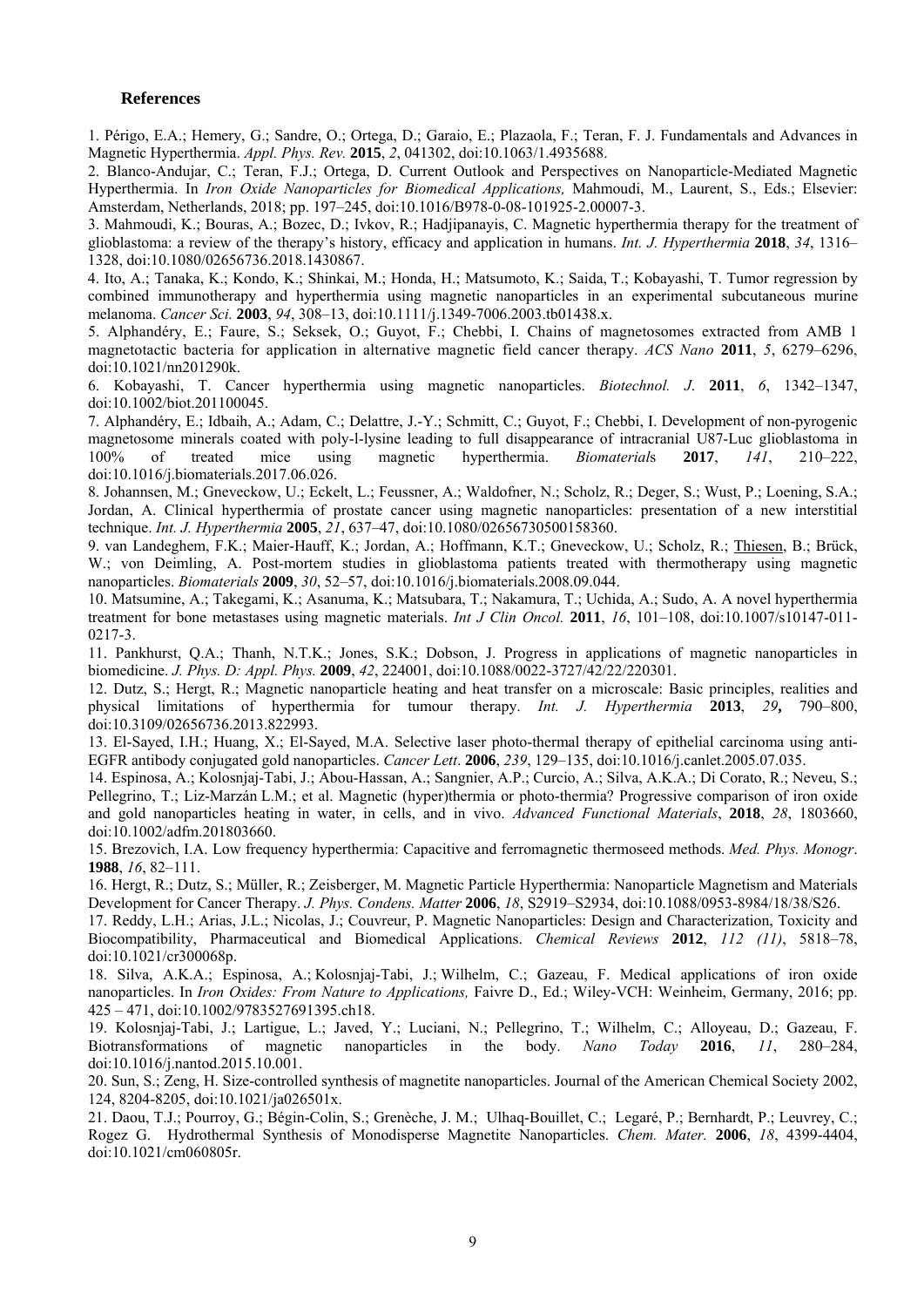22. Hui, C.; Shen, C.; Yang, T.; Bao, L.; Tian, J.; Ding, H.; Li, C.; Gao, H.-J. Large-Scale Fe<sub>3</sub>O<sub>4</sub> Nanoparticles Soluble in Water Synthesized by a Facile Method. *J. Phys. Chem. C* **2008**, *112*, 11336-11339, doi:10.1021/jp801632p.

23. Bautin, V.A.; Seferyan, A.G.; Nesmeyanov, M.S.; Usov, N.A. Properties of polycrystalline nanoparticles with uniaxial and cubic types of magnetic anisotropy of individual grains. *J. Magn. Magn. Mater.* **2018**, *460*, 278–284, doi:10.1016/j.jmmm.2018.04.019.

24. Kallumadil, M.; Tada, M.; Nakagawa, T.; Abe, M.; Southern, P.; Pankhurst, Q.A. Suitability of commercial colloids for magnetic hyperthermia. J. Magn. Magn. Mater. 2009, 321, 1509-1513, doi:10.1016/j.jmmm.2009.02.075.

25. Muela, A.; Munoz, D.; Martin-Rodriguez, R.; Orue, I.; Garaio, E.; Abad Diaz de Cerio, A.; Alonso, J.; Garcia, J.A.; Fdez-Gubieda, M.L. Optimal Parameters for Hyperthermia Treatment Using Biomineralized Magnetite Nanoparticles: a Theoretical and Experimental Approach. *J. Phys. Chem. C* **2016**, *120*, 24437-24448, doi:10.1021/acs.jpcc.6b07321.

26. Etheridge, M.L.; Hurley, K.R.;, Zhang, J.; Jeon, S.; Ring, H.L.; Hogan, C.; Haynes, C.L.; Garwood, M.; Bischof, J.C. Accounting for biological aggregation in heating and imaging of magnetic nanoparticles. *Technology* **2014**, *2*, 214-228, doi:10.1142/S2339547814500198.

27. Sanz, B.; Calatayud, M.P.; Biasi, E.D.; Lima, E.Jr.; Mansilla, M.V.; Zysler, R.D.; Ibarra, M.R.; Goya, G.F. In silico before in vivo: how to predict the heating efficiency of magnetic nanoparticles within the intracellular space. *Sci. Reports* **2016**, *6*, 38733, doi:10.1038/srep38733.

28. Usov, N.A. Low frequency hysteresis loops of superparamagnetic nanoparticles with uniaxial anisotropy. *J. Appl. Phys.*  **2010,** *107,* 123909, doi:10.1063/1.3445879.

29. Carrey, J.; Mehdaoui, B.; Respaud, M. Simple models for dynamic hysteresis loop calculations of magnetic singledomain nanoparticles: Application to magnetic hyperthermia optimization. *J. Appl. Phys.* **2011**, *109***,** 83921, doi:10.1063/1.3551582.

30. Jonasson, C.; Schaller, V.; Zeng, L.; Olsson, E.; Frandsen, C.; Castro, A.; Nilsson, L.; Bogart, L.K.; Southern, P.; Pankhurst, Q.A.; Morales, M.P.; Johansson, C. Modelling the effect of different core sizes and magnetic interactions inside magnetic nanoparticles on hyperthermia performance. *J. Magn. Magn. Mater*, **2019**, *477*, 198–202, doi:10.1016/j.jmmm.2018.09.117.

31. Mehdaoui, B.; Meffre, A.; Carrey, J.; Lachaize, S.; Lacroix, L-M.; Gougeon, M.; Chaudret, B.; Respaud, M. Optimal Size of Nanoparticles for Magnetic Hyperthermia: A Combined Theoretical and Experimental Study. *Advanced Functional Materials* **2011**, *21***,** 4573–81, doi:10.1002/adfm.201101243.

32. Guardia, P.; Di Corato, R.; Lartigue, L.; Wilhelm, C.; Espinosa, A.; Garcia-Hernandez, M.; Gazeau, F.; Manna, L.; Pellegrino, T. Water-soluble iron oxide nanocubes with high values of specific absorption rate for cancer cell hyperthermia treatment. *ACS Nano* **2012**, *6*, 3080−3091, doi:10.1021/nn2048137.

33. Di Corato, R.; Espinosa, A.; Lartigue, L.; Tharaud, M.; Chat, S.; Pellegrino, T.; Ménager, C.; Gazeau, F.; Wilhelm, C. Magnetic hyperthermia efficiency in the cellular environment for different nanoparticle designs. *Biomaterials* **2014**, *35*, 6400-6411, doi:10.1016/j.biomaterials.2014.04.036.

34. Unni, M.; Uhl, A.M.; Savliwala, S.; Savitzky, B.H.; Dhavalikar, R.; Garraud, N.; Arnold, D.P.; Kourkoutis, L.F.; Andrew, J.S.; Rinaldi, C. Thermal decomposition synthesis of iron oxide nanoparticles with diminished magnetic dead layer by controlled addition of oxygen. *ACS Nano*, **2017**, *11*, 2284–2303, doi:10.1021/acsnano.7b00609.

35. Nemati, Z.; Alonso, J.; Rodrigo, I.; Das, R.; Garaio, E.; Garcia, J.A.; Orue, I.; Phan, M.-H.; Srikanth, H. Improving the heating efficiency of iron oxide nanoparticles by tuning their shape and size. J. Phys. Chem. C **2018**, *122,* 2367−2381, doi:10.1021/acs.jpcc.7b10528.

36. Navarro, E.; Luengo, Y.; Veintemillas, S.; Morales, M.P.; Palomares, F.J.; Urdiroz, U.; Cebollada, F.; González, J.M. Slow magnetic relaxation in well crystallized, monodispersed, octahedral and spherical magnetite nanoparticles. *AIP Advances* **2019**, *9*, 125143, doi:10.1063/1.5130164.

37. Hergt, R.; Hiergeist, R.; Zeisberger, M.; Schuïer, D.; Heyen, U.; Hilger, I.; Kaiser, W.A. Magnetic properties of bacterial magnetosomes as potential diagnostic and therapeutic tools. *J. Magn. Magn. Mater*. **2005**, *293*, 80–86, doi:10.1016/j.jmmm.2005.01.047.

**13**, *29*, 801–809, doi: 10.3109/02656736.2013.821527. treatment of tumours: a review. *Int. J. Hyperthermia* **20** 38. Alphandéry, E.; Chebbi, I.; Guyot, F.; Durand-Dubief, M. Use of bacterial magnetosomes in the magnetic hyperthermia

39. Alphandéry, E. Application of magnetosomes synthesized by magnetotactic bacteria in medicine. *Front. Bioeng Biotechnol.* **2014**, *2*, 5, doi:10.3389/fbioe.2014.00005.

and stable magnetosome minerals coated with poly-l-lysine, citric acid, and carboxy-methyl-dextran for application in the 40. Mandawala, C.; Chebbi, I.; Durand-Dubief, M.; Le Fe`vre, R.; Hamdous, Y.; Guyot, F.; Alphandery, E. Biocompatible magnetic hyperthermia treatment of tumors. *Journal of Materials Chemistry B* **2017**, *5(36),* 7644-7660, doi: 10.1039/c6tb03248f.

41. Le Fèvre, R.; Durand-Dubief, M.; Chebbi, I.; Mandawala, C.; Lagroix, F.; Valet, J.-P.; Idbaih, A.; Adam, C.; Delattre, J.-Y.; Schmitt, C.; Maake, C.; Guyot, F.; Alphandéry, E. Enhanced antitumor efficacy of biocompatible magnetosomes for the magnetic hyperthermia treatment of glioblastoma. *Theranostics* **2017**, *7*, 4618–4631, doi:10.7150/thno.18927.

42. Marcano, L.; Muñoz, D.; Martin-Rodriguez, R.; Orue, I.; Alonso, J.; Garcia-Prieto, A.; Serrano, A.; Valencia, S.; Abrudan, R.; Fernández Barquin, L.; Garcia-Arribas, A.; Muela, A.; Fdez-Gubieda, M.L. Magnetic Study of Co-Doped Magnetosome Chains. *J. Phys. Chem. C* **2018**, *122*, 7541−7550, doi:10.1021/acs.jpcc.8b01187.